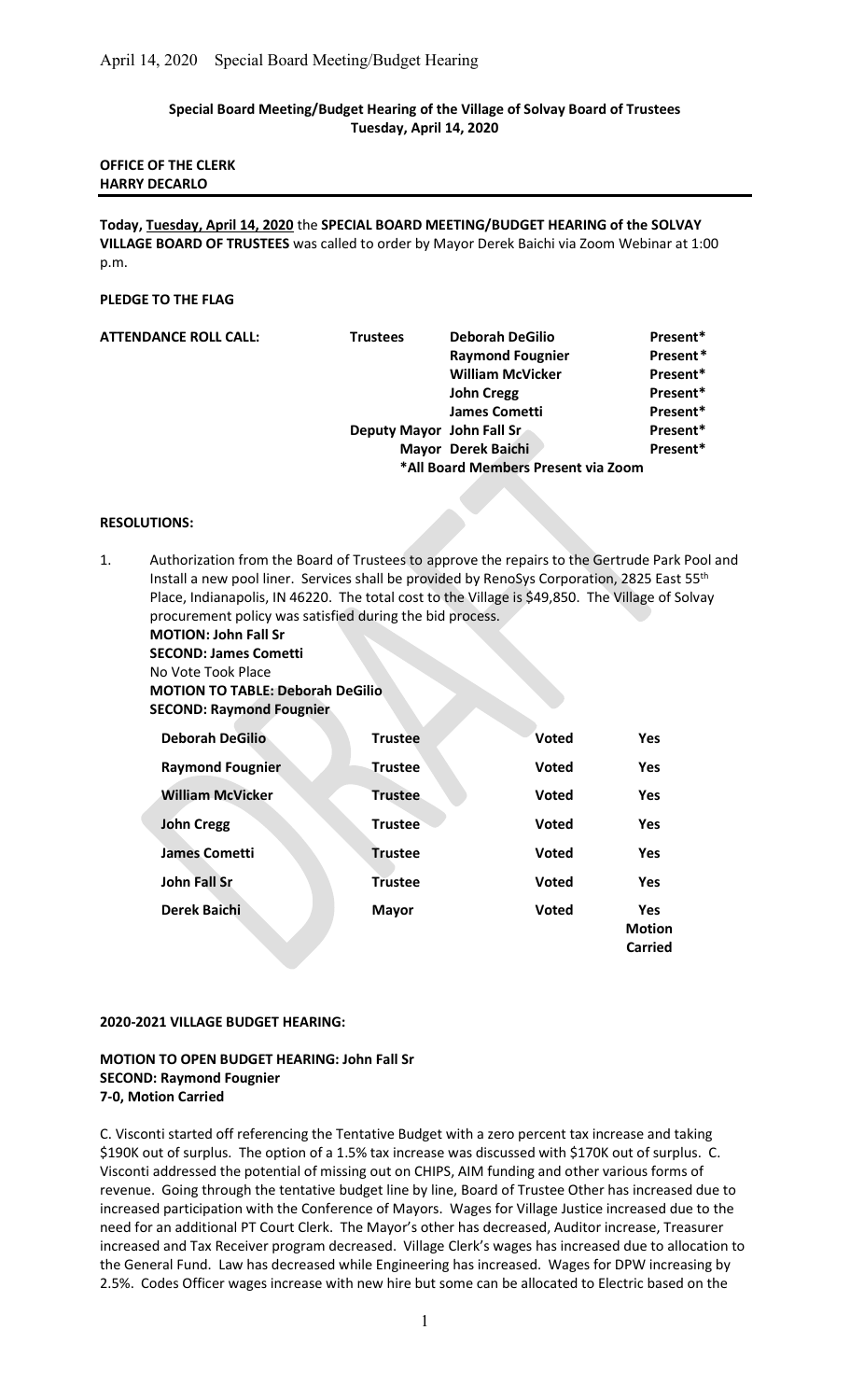need for electrical inspections. Snow removal decreased and sidewalk budget increased. If the pool does not open, significant savings will happen. The Youth programs have been decreased by \$5K and the celebration funding is up in the air based on the uncertainty of Covid-19. The Zoning board and paying the members per diem was touched on. J. Fall Sr noted that refuse and garbage is going to have a large increase next year. The idea of partnering with the town for the next contract was brought up. J. Cregg interjected and stated three quotes will be necessary to satisfy our procurement policy. W. McVicker questioned the progress of Mr. Buffa of Superior Waste and the multi-unit costs to the village. M. Malley of C&S Engineers has prepared a listing of these units in the village. Social Security is increasing for the year as well as medical insurance by about 5%. The codes department is implementing an increase in inspection fees to increase revenue. With the village courts being closed, fine revenue is significantly lower. The contribution from Electric has been decreased to \$300K based on PSC regulations. State aid going forward is uncertain with the pandemic still a major issue. Regarding the library, a 2% increase in wages is in the budget as well as an increase in health insurance for two full time employees. D. Golden, Library Director, addressed securing \$8K from the Town of Geddes and a request for an additional \$4900 from the village. This amount will allow the library to operate, status quo. Simply cannot rely on donations from the "Friends of the Library". A 2.5% increase in wages has been implemented into the budget for all non-union employees. The employee wage schedules were touched on.

An increase of 1.9% was the consensus of the entire board. This would require \$135K coming out of surplus. R. Fougnier suggested bringing this number closer to zero and working with department heads to come up options to slightly decrease their budget. J. Fall Sr asked the amount everyone on the board would be comfortable with having as a surplus going forward. D. Baichi interjected with \$800K to 1 Million. R. Fougnier suggested eliminating funding for the youth center, pool and aging programs due to the uncertainty of Covid-19. D. DeGilio and W. McVicker questioned the amount of comp time being used/budgeted and asked for clarification from the village attorney. J. Cregg questioned how many summer help employees will be hired as well as the status of lifeguards. Replacing the Laborer at the DPW was also discussed. J. Cregg asked for different amounts of a tax increase and how that amount affects the homeowners tax bill. The working budget was touched and the areas of changes were highlighted. Another budget meeting has been scheduled for April 21<sup>st</sup> and will be voted on at the regular board meeting on April 28<sup>th</sup>.

## PUBLIC HEARING COMMENT:

J. Baleno (106 Charles Ave) complimented Trustee Cregg. Addressed trash disposal and the option of a joint bid with the Town of Geddes. Stressed the village and town are the highest taxed in the county. Asked if state and/or federal aid will be available to the village. Asked about two trees cut down at Charles Ave Park. Ended with how the pool potentially not opening with greatly effect village resident's physiology. With everyone been in their homes so much, they are going to need this outlet come summer time. All other attendees to the webinar were "un-muted" and asked if they had any comments/questions. Attendees were also informed via the webinar platforms Chat function that they could type questions /comments regarding the tentative budget using the Chat function. No additional public comments were received.

MOTION TO CLOSE BUDGET HEARING: William McVicker SECOND: John Cregg 6-0, Motion Carried

#### ADDITIONAL RESOLUTIONS:

- 2. Authorization from the Board of Trustees to implement a 1.9% tax increase and taking \$135,000 out of surplus for the 2020-21 tentative village budget. MOTION: John Fall Sr SECOND: John Cregg AYES: 6 NAYES: 0 MOTION CARRIED
- 3. Authorization from the Board of Trustees to schedule a Special Board/Budget meeting for April 21, 2020 at 1:00 pm via Zoom Webinar for the 2020-21 village budget. MOTION: John Fall Sr SECOND: Raymond Fougnier AYES: 6 NAYES: 0 MOTION CARRIED